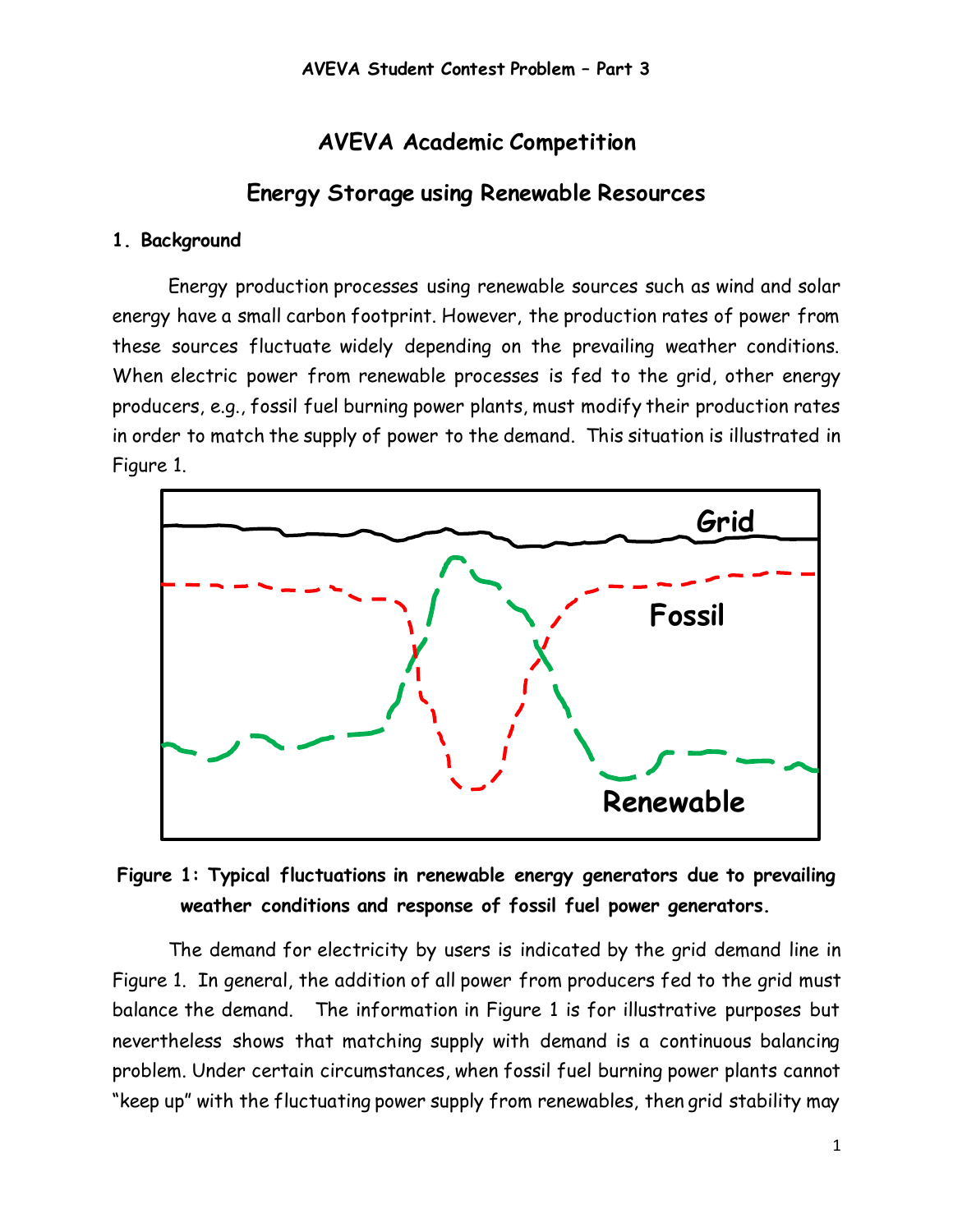be threatened and may lead to renewables being taken off-line and thus potential electric power is wasted.

The situation described previously comes about because the national grid cannot easily store significant amounts of electric energy. Currently, much research focuses on devising methods to store grid-level power/energy to overcome the problems of fluctuating renewable sources. Solutions such as large batteries, hydroelectric storage, fuel cells, and chemical storage methods have been suggested. In this project, you will look at a method to store power by converting it to a chemical building block, namely methanol.

### **2. Chemical Processes**

In the process considered for this project, power generated from wind turbines is used to electrolytically split water into hydrogen and oxygen in a proton exchange membrane (PEM). The electrolysis plant is located close to a fermentation process, which produces ethanol. In the fermentation process, carbon dioxide is produced, and this is used as a feed stock along with the hydrogen to produce methanol. An overall block flow diagram of the process is shown in Figure 2, which is modified from the work of Matzen et al. [1].

The simulation of the transformer, hydrogen conditioning and compression, and methanol synthesis processes, shown in Figure 2, will form the basis for this project. Aveva Process Simulation (APS) version 2022, will be used for this project. It should be noted that APS has a simulation example of a solar-farm (PEM) electrolysis unit with hydrogen compression and this will be used (modified by using a wind-turbine farm) along with a new simulation of the methanol process to answer the three-part problem in the Academic Competition.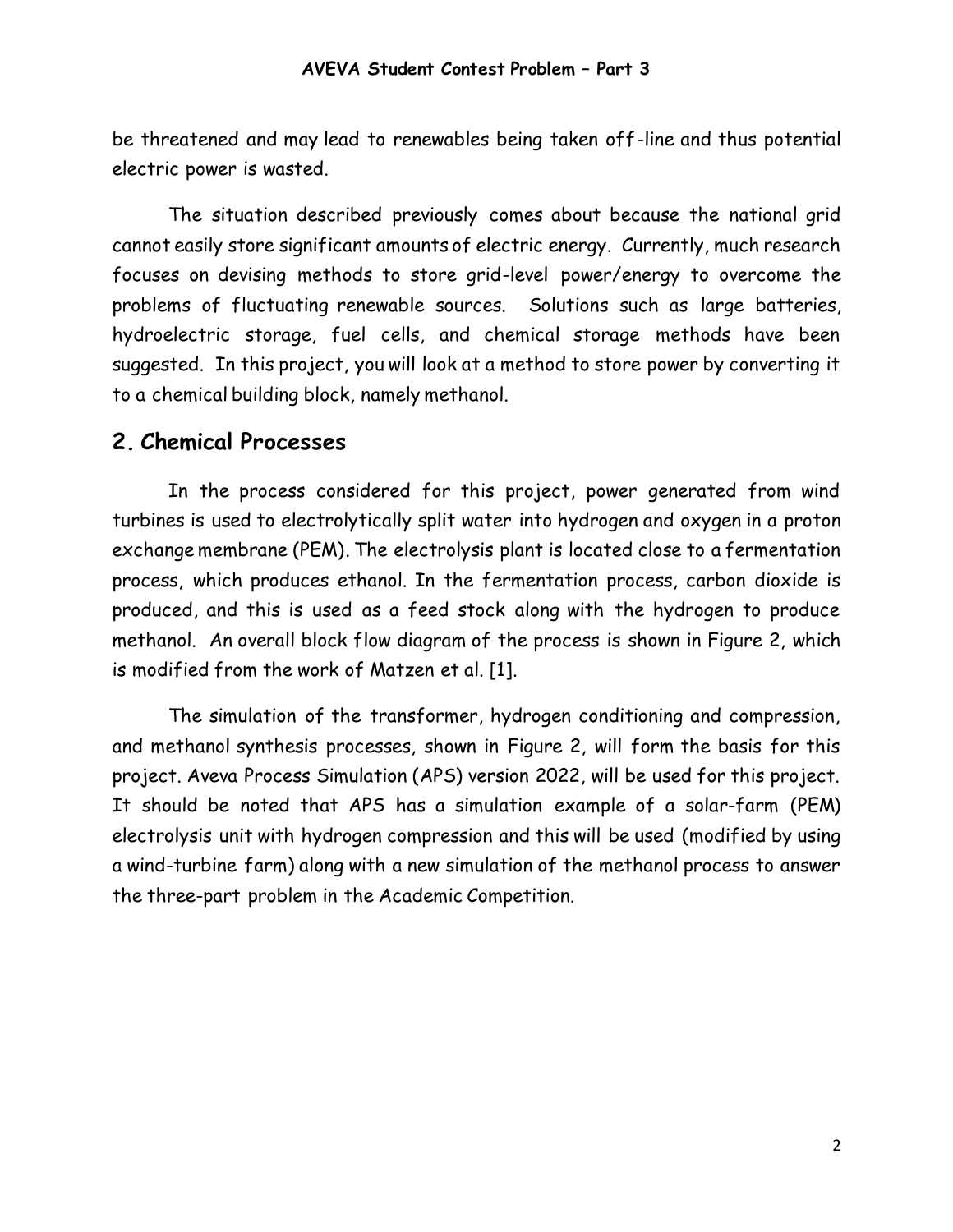

**Figure 2: Block flow diagram for production of methanol using renewable power and CO<sup>2</sup>**

### **3. Methanol Synthesis Process**

### **3.1 Kinetic Expressions**

The production of methanol using the starting materials of hydrogen and carbon dioxide utilizes the following synthesis reactions:

$$
CO + 2H_2 \leftrightarrow CH_3OH \tag{1}
$$

$$
CO_2 + 3H_2 \leftrightarrow CH_3OH + H_2O \tag{2}
$$

$$
CO_2 + H_2 \leftrightarrow CO + H_2O \tag{3}
$$

The main reaction of interest in this work is given as Equation (2). However, because  $CO_2$  and  $H_2$  are present, the water gas shift reaction, Equation (3), will automatically occur and because this will result in the formation of carbon monoxide, then an additional synthesis reaction, Equation 1, will occur. The three reactions shown as Equations 1-3 are not independent and the kinetics and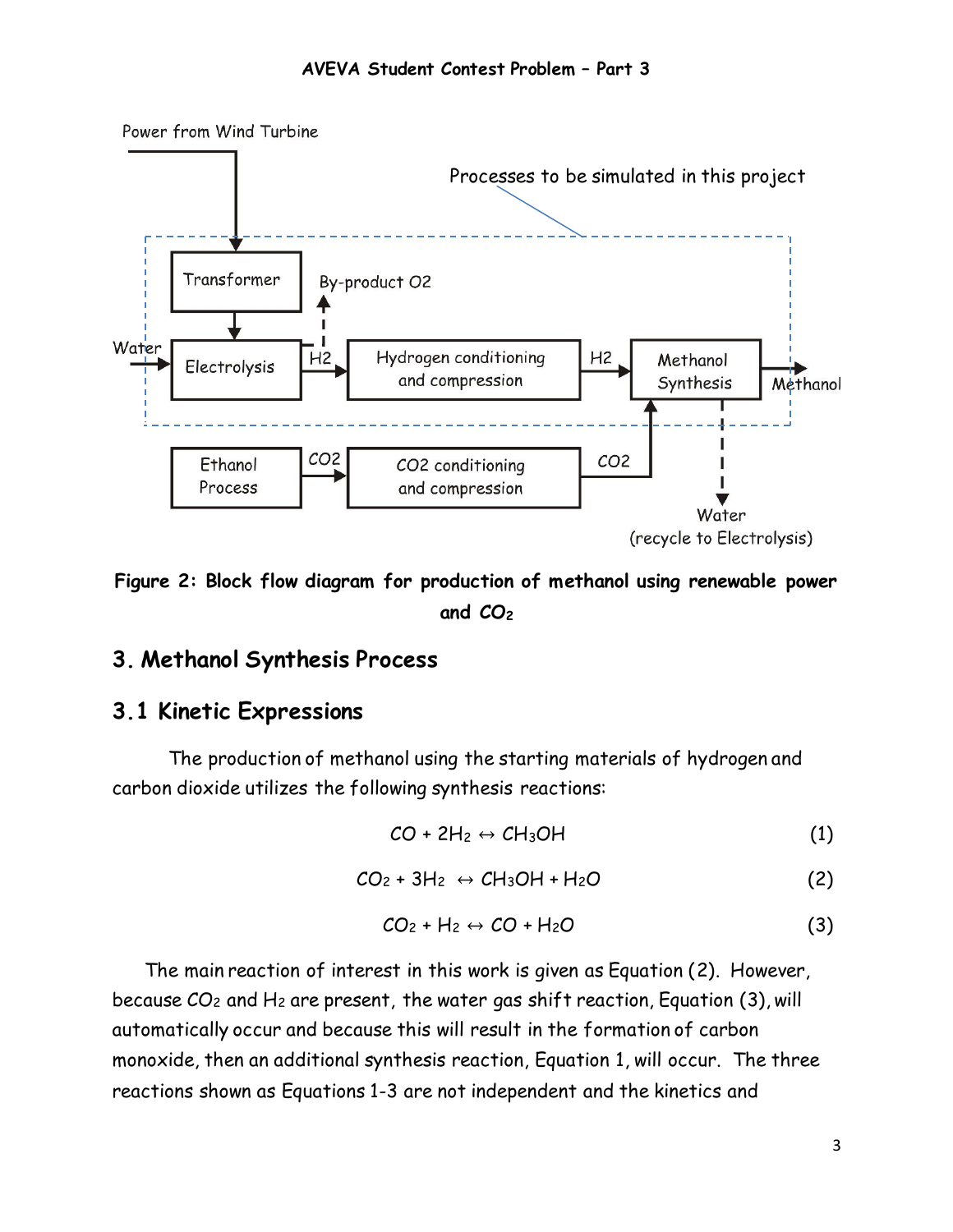equilibrium relationships can be expressed by any two of the reactions. For this problem, the kinetics of the CO and CO<sup>2</sup> synthesis reactions (Equations 1 and 2) will be given and the parameters are taken from the work of Song et al. [2]. Note that in the original reference, the kinetics are expressed in terms of partial fugacities, but here the kinetics are given in terms of partial pressures.

Designating the forward and reverse reactions for CO as *r1f* and *r1r* and the corresponding reactions for CO<sup>2</sup> as *r2f* and *r2r*, we may write:

$$
r_{1f} = \frac{k_{1f}p_{CO}(p_{H2})^2}{(1 + K_{CO}p_{CO} + K_{CO2}p_{CO2} + K_{H2}p_{H2})^3}
$$

$$
r_{1r} = \frac{k_{1r}p_{MeOH}}{(1 + K_{CO}p_{CO} + K_{CO2}p_{CO2} + K_{H2}p_{H2})^3}
$$

$$
r_{2f} = \frac{k_{2f}p_{CO2}(p_{H2})^3}{(1 + K_{CO}p_{CO} + K_{CO2}p_{CO2} + K_{H2}p_{H2})^4}
$$

$$
r_{2r} = \frac{k_{2r}p_{MeOH}p_{H2O}}{(1 + K_{CO}p_{CO} + K_{CO2}p_{CO2} + K_{H2}p_{H2})^4}
$$

Where

$$
k_{1f} = 19.12 \exp(-41,770/RT)
$$
\n
$$
k_{1r} = k_{1f}/K_{1eq}
$$
\n
$$
k_{2f} = 639.0 \exp(-60,920/RT)
$$

*k*<sup>2</sup>*<sup>r</sup>* = k2f/K2eq

*KCO* = 5.4913×10-2exp(-246,427[1/T-1/508.9]/R)

*KCO*<sup>2</sup>= 5.5446×10-4exp(29,590/RT)

*KH*<sup>2</sup>= 9.39343exp(-16,636/RT)

*K*1e*<sup>q</sup>* = 2.2344×10<sup>12</sup>exp(-118,000/RT)

*K*<sup>2</sup>*eq* = 7.77×10<sup>8</sup>exp(-63,500/RT)

*p<sup>i</sup>* is the partial pressure of species *i* in MPa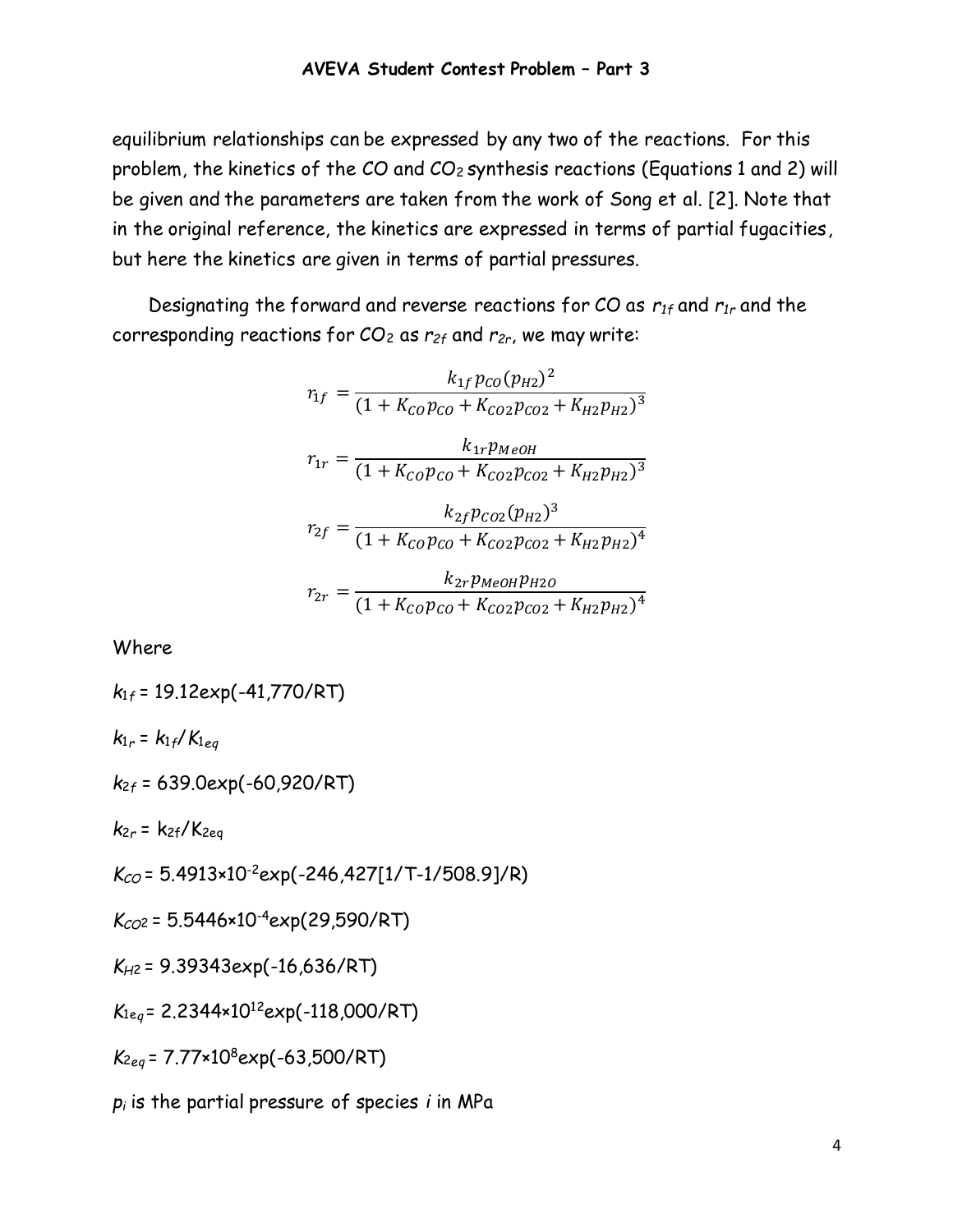*r* is the rate of reaction in kmol/vol of reactor/h

*T* is the temperature in Kelvin

*R* is 8.314 kJ/kmol/K

### **3.2 Process Flow Diagram and Description**

A preliminary process flow diagram for the methanol synthesis plant is shown in Figure 3. Gaseous hydrogen (Stream 1) is fed at 890 kPa and 80 $\degree$ C from the PEM electrolysis unit at a rate of 775 kg/h. This is pressurized to 5,000 kPa in the feed compressor. Liquid carbon dioxide, obtained from the ethanol fermentation process (Stream 2), is fed from storage at a rate of 5766.7 kg/h as a saturated liquid at 1640 kPa and is subsequently pressurized to 5,000 kPa in the  $CO<sub>2</sub>$  feed pump and then vaporized in E-401. The hydrogen, vaporized  $CO<sub>2</sub>$ , and recycled gas are combined and then fed to the reactor feed preheat exchanger, E-402, to bring the temperature to  $225^{\circ}$ C using high pressure steam as the utility. The heated stream is then fed to a shell-and-tube type reactor, R-401, that contains approximately 3300, 10 m long, 0.0762 m diameter tubes that are filled with catalyst. The reactant stream flows inside the tubes passing over the catalyst, while boiler feed water (bfw) flows in the shell of the reactor. The reactions occurring are exothermic and the bfw is vaporized to form steam at a pressure of 2550 kPa (and a temperature of 225 $\degree$ C). The temperature in the reactor tubes is maintained within a range of 225-240 $\degree$ C because of the cooling effect of the shell-side boiling process.

The reactor effluent stream is cooled in E-403 and then flashed in the highpressure vessel (V-401) and the liquid leaving V-401 is flashed again in the lowpressure vessel (V-402). The liquid stream leaving the low-pressure flash unit is fed to stage 10 of a distillation column with 20 theoretical stages. The top liquid product is 99.9mol% methanol and the bottom product is waste water with a mole fraction of 0.0001 methanol. A vapor vent stream leaves the reflux drum and is combined with the CO<sup>2</sup> purge streams. In order to minimize the loss of raw materials, the fraction of Stream 7 that is recycled back to the front of the process (as Stream 8) is set as 0.99 or 99%.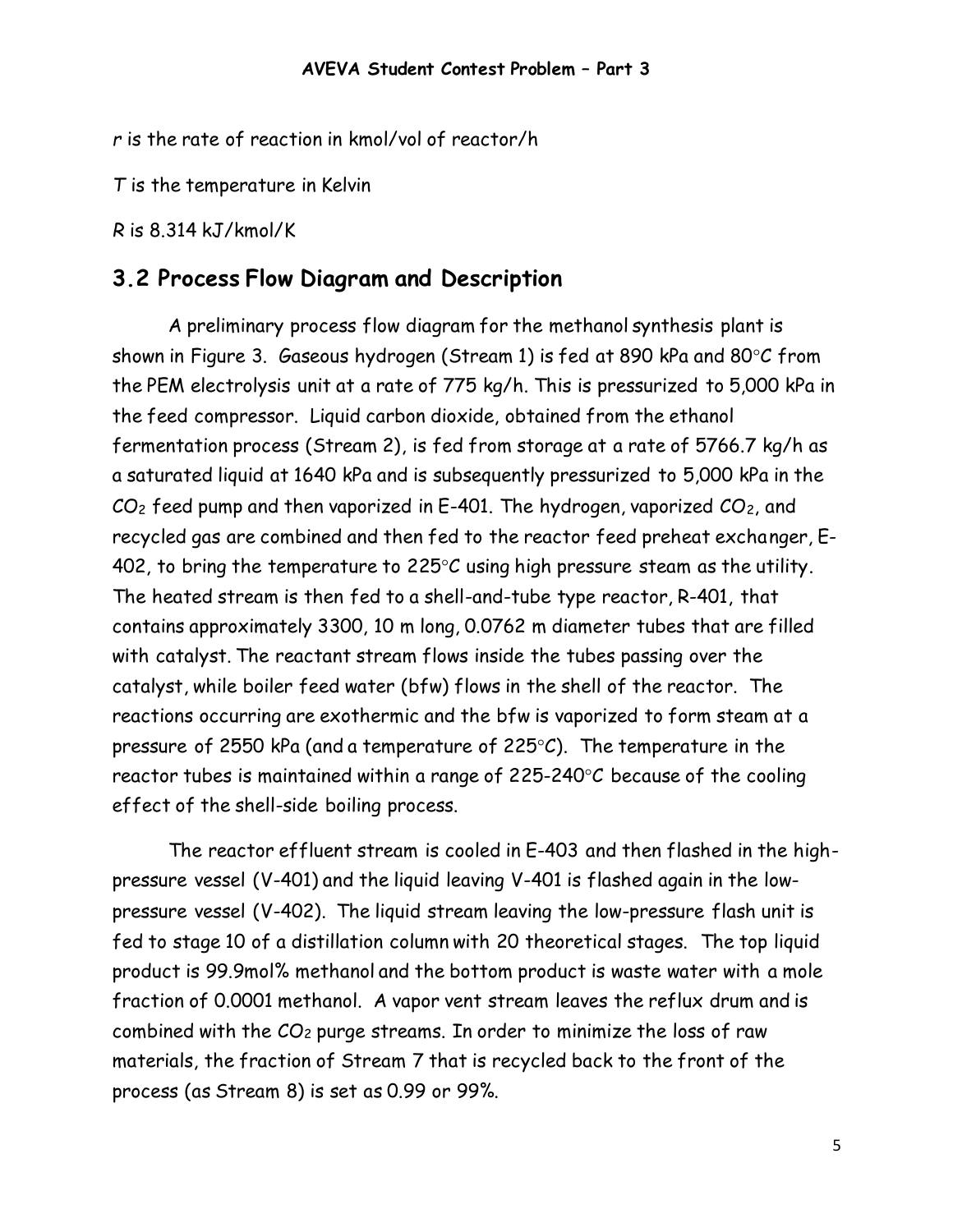

Figure 3: Preliminary PFD for Methanol Synthesis Process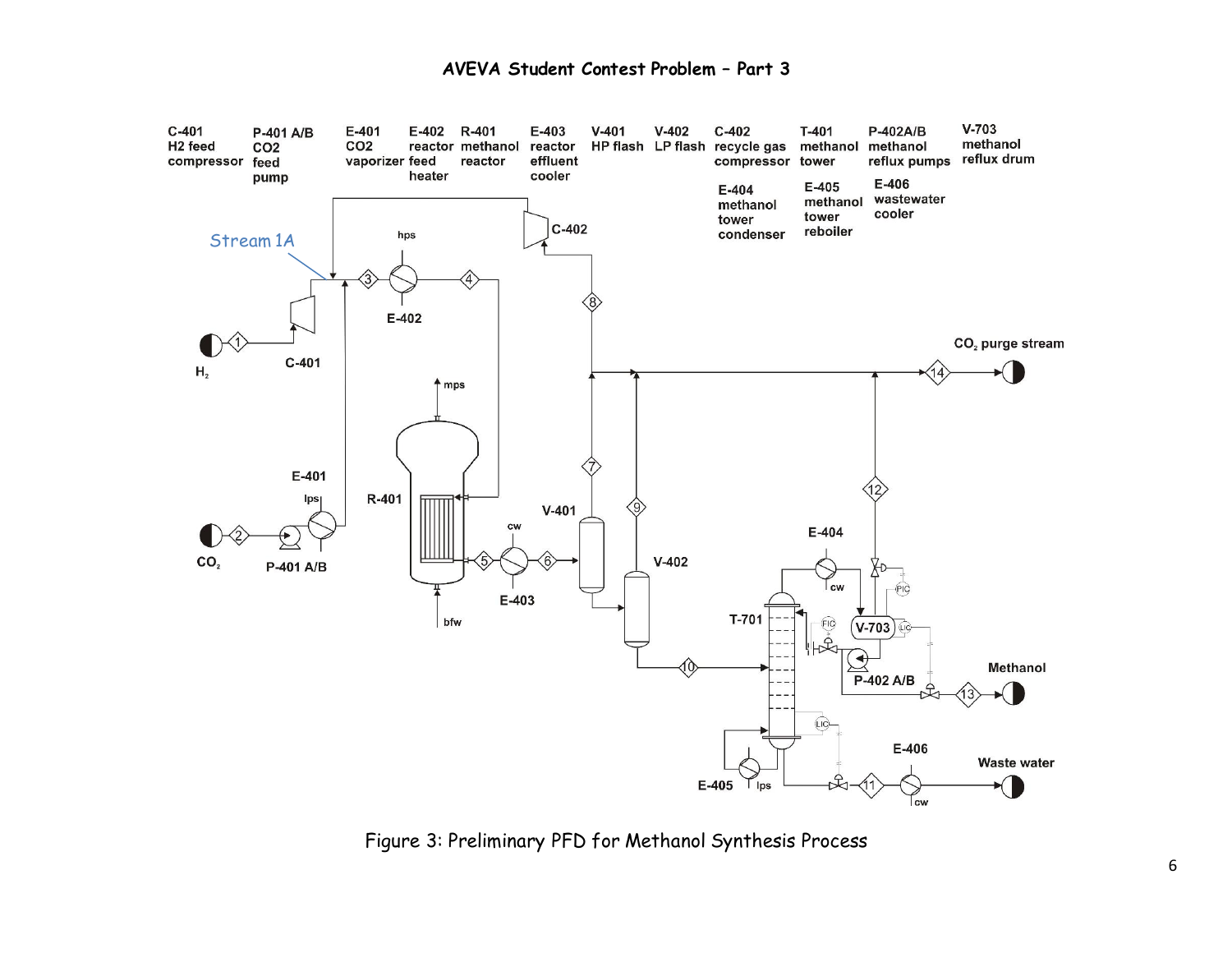#### **4. Scope of Part 3 (available March 2, 2022, due April 1, 2022)**

In the Parts 1 and 2 of this problem, you concentrated on building a base case simulation and optimizing that simulation with respect to minimizing the operating cost for the methanol synthesis process shown in Figure 3. The overall rationale behind this problem was to create a process that was "green", i.e., had a low carbon footprint and that could transform electrical energy in to chemical energy (by producing a chemical product, namely methanol). A second reason for considering this type of energy conversion process was to store electricity during times when the power produced by renewable energy sources exceeded the amount that the electrical grid could use. In this part of the project, you will consider the dynamics of the methanol process for the case when the electricity and the associated hydrogen feed rate, produced by renewable sources, fluctuates with time.

#### **4.1 Objective of Part 3**

The starting point for Part 3 of the project is given in the simulation file AVEVA\_SCP\_Part 3\_basecase. The corresponding APS flow diagram is shown in Figure 4. This scenario is one in which the amount of hydrogen produced from the PEM units fluctuates in a sine wave around a mean value of 775 kg/h with an amplitude of approximately 75 kg/h. The fluctuation in the flowrate from this simulation is shown in Figure 5 and represents the changing feed rate to the methanol process, i.e., Stream 1 in Figure 3. Note that both Stream 1 and Stream 2 in Figure 5 are in phase and the have same amplitude (curves are superimposed). For this project, you may assume that the pressure at which hydrogen is fed to the methanol process is fixed at 890 kPa (Streams 1 in Figures 3 and 4) and that the pressure that it mixes with the recycle and CO<sup>2</sup> feed streams is also fixed at 4950 kPA (the pressure of Stream 1A in Figure 3 and Stream S2 in Figure 4). The fluctuations in the mass feed rate of hydrogen are generated in the dynamic simulation by using the Wave Generator (WV1 in Figure 4) and the Stream Change (SC1 in Figure 4) operations. The input boxes for each of these functional units are shown in Figure 6 for the base case. You should not change the values in the Wave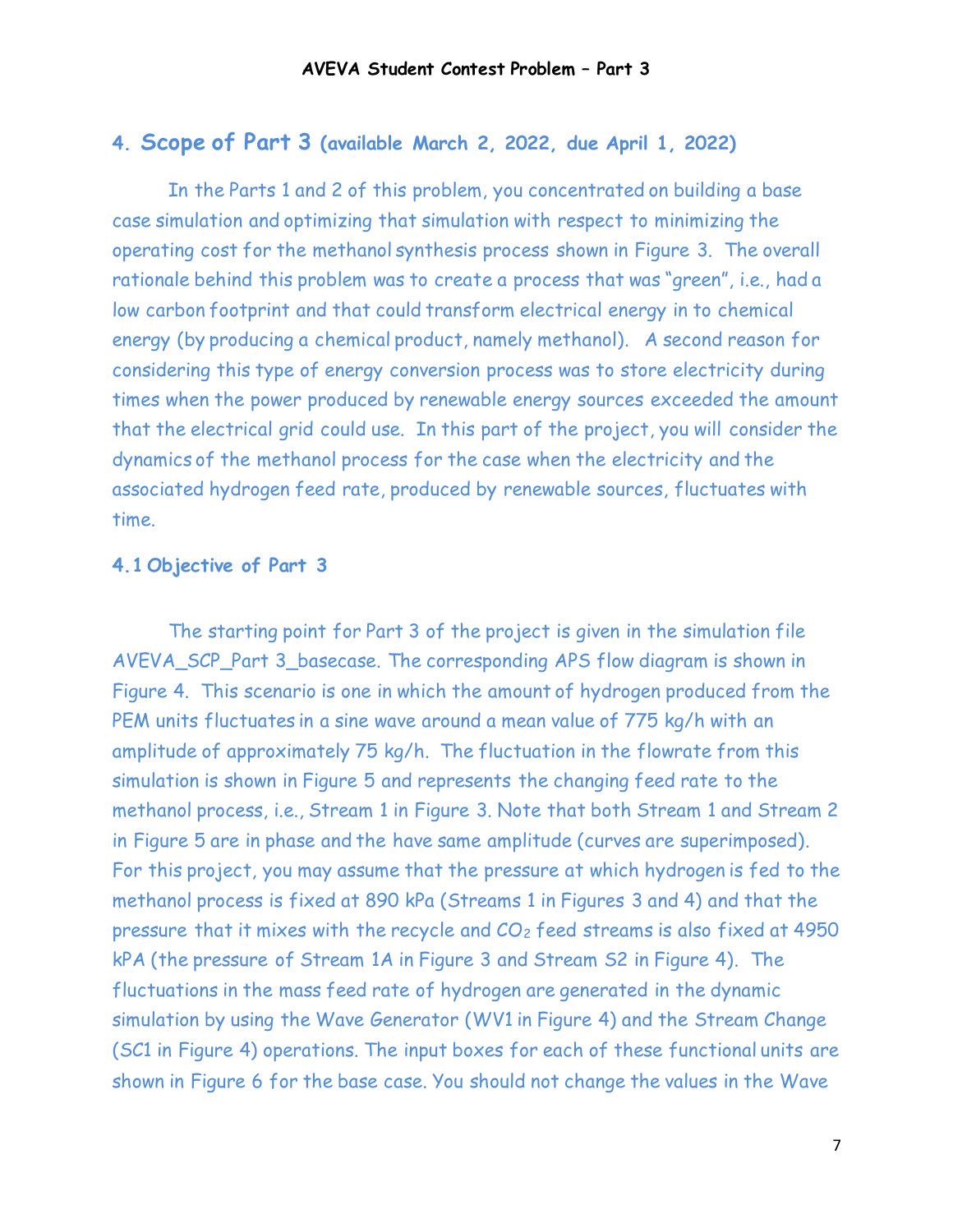Generator input box. However, the value of the amplitude in the stream change box may have to be adjusted when solving the problem to ensure that the fluctuations in flow for stream S1 are the same as shown in Figure 5, namely,  $775 \pm$ 75 kg/h.



Figure 4: APS flow diagram of starting point for Part 3

#### (file is provided as AVEVA\_SCP\_Part 3\_basecase)

It has been determined that fluctuations in hydrogen feed rate of  $\pm$  75 kg/h will cause the methanol process to operate in an unstable and inefficient manner. In order to ensure that the methanol process behaves efficiently , it is necessary to reduce the fluctuations in the hydrogen feed to  $\pm$  5 kg/h or smaller. Therefore, the objective of Part 3 of this problem is to change the design and implement a control scheme for the hydrogen feed section in order to maintain the flow of Stream S2 (Figure 4) to  $775 \pm 5$  kg/h, given that the fluctuations in Stream S1 (Figure 4) vary between  $775 \pm 75$  kg/h. You should start with the base case simulation and add equipment and controllers to fulfill this objective.

#### **4.2 Deliverables for Part 3**

The following deliverables are required for completion of Part 3.

• Submit an APS file that gives the design and control scheme needed to reduce the fluctuations in the mass flow rate of hydrogen to the methanol process to the desired level, i.e., less than or equal to  $\pm$  5kg/h.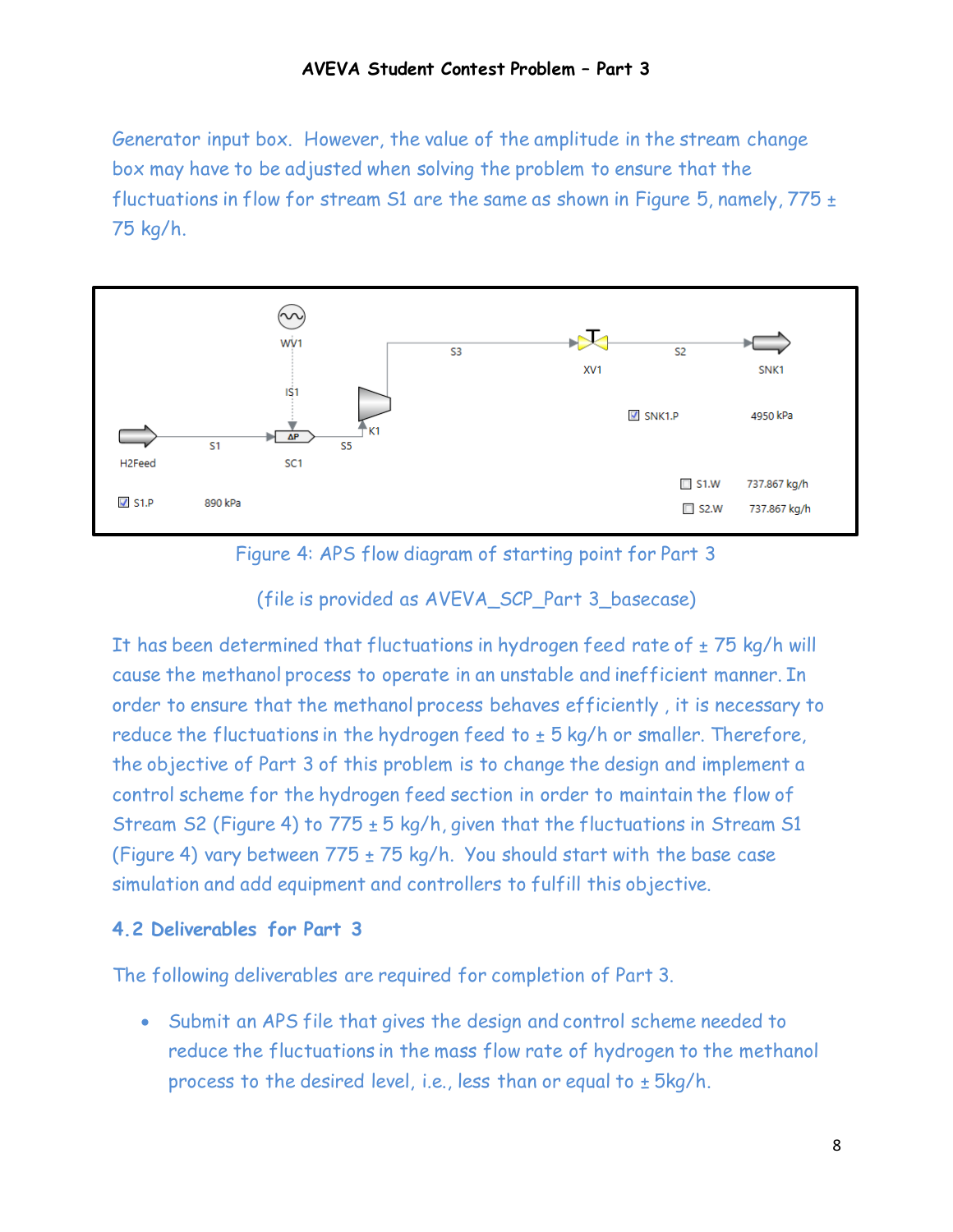• Submit a trend plot that clearly shows the fluctuations in Streams 1 and 2 with time. You may also want to add additional variables to this plot to help with the last deliverable.



Figure 5: Flow fluctuation of pressurized hydrogen entering the methanol process as Stream 1A (see Figure 1)